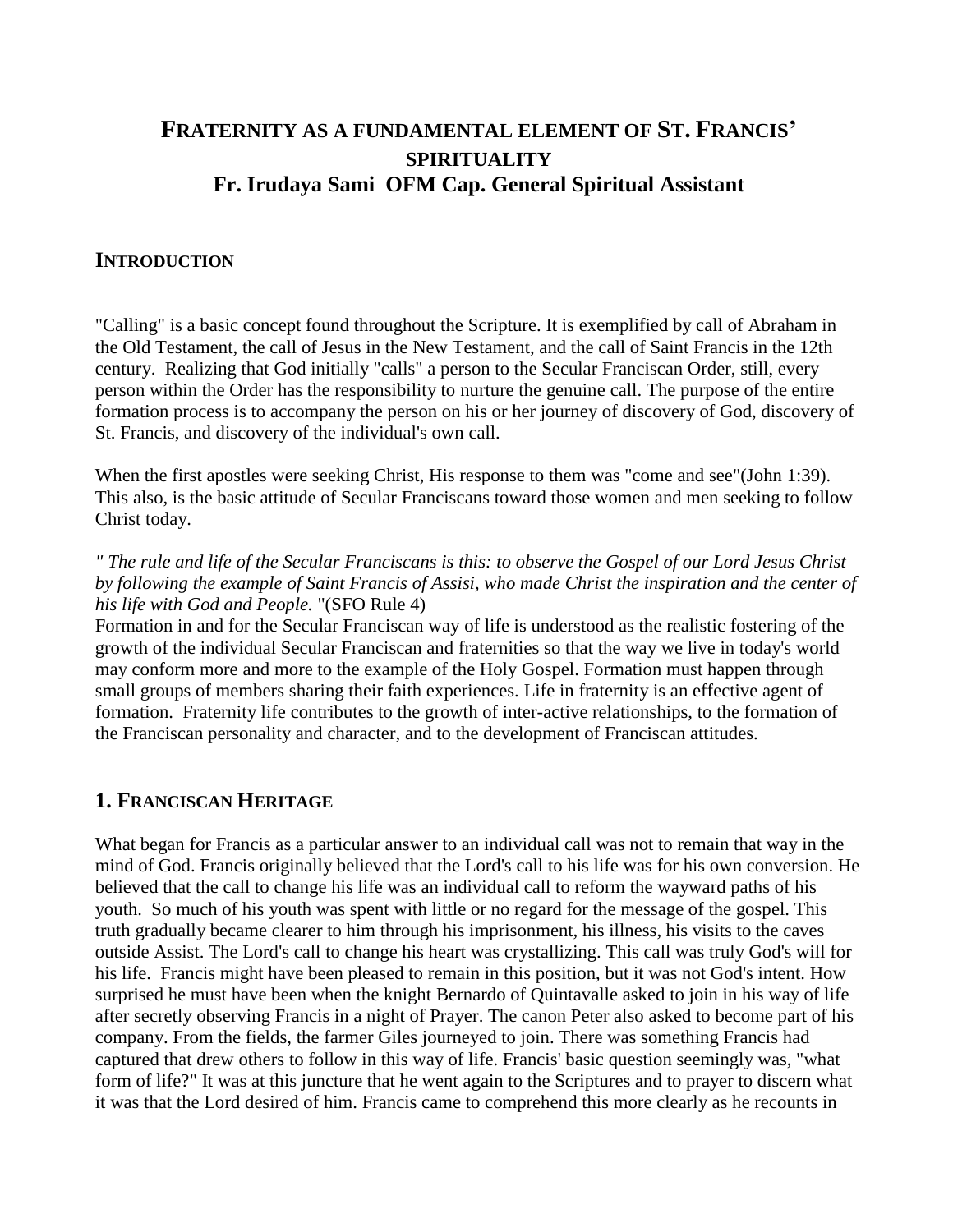his Testament that "When the Lord gave me brothers, there was no one to tell me what I should do, but the; Most High himself made it clear to me that I must live the life of Gospel" (Test 14).

Francis used the term "brothers" to refer to those men who asked to join him. Never did he refer to them as followers or sons as was the case in other religious Orders. Francis wanted this group that God had set apart to be known as a family. Even the name he chose for them, the Order of Friars Minor, the Lesser Brothers, gives us an insight into how Francis viewed himself and those with him. They were not to be set above, but to be servants, following the example set by our Lord. Within their own community, no one person was to be set up above the others. The one who was to care for the others was the guardian, guardian of all that would keep them close to God. Francis chose the family as his model of relationship.

*Wherever the brothers may be and meet one another, let them show that they are members of the same family. Let each one confidently make known his need to the other, for if a mother loves and cares for her son according to the flesh, how much more diligently must someone love and care for his brother according to the spirit!* (Later Rule 6.7,8)

*Let each one love and care for his brother as a mother loves and cares for her son in those matters in which God has given him the grace.* (Earlier Rule 9.11).

Beyond making their needs known to one another, they were to for the sick among them, they were to correct one another humbly and charitably; they were not to remember the faults of another. When in hermitage, the relationship between those praying and those caring for them was described by Francis as being the relationship of a mother of her sons.

*Let those who wish to stay in hermitages in a religious way be three brothers or, at the most, four; let two of these be "the mother" and have two "sons" or at least one. Let the two who are "mothers" keep the life of Martha and the two "sons" the life of Mary* (Rule for Hermitage 1)

This small band of men, this brotherhood, would be the basis for the rebuilding of the church.

As Secular Franciscans, the Lord gives us brothers, and sisters too. " The Rule and Life of the Secular Franciscans is this : to observe the Gospel of our Lord Jesus Christ...." . We do this by " following the example of St Francis of Assisi, who made Christ the inspiration and the center of his life with God and people."

Fraternity is the means by which, and the environment through which, we are called to live the Gospel. " The vocation of the SFO is a vocation to live the Gospel in fraternal communion. For this purpose, the members of the SFO gather in ecclesial communities which are called fraternities." Brothers and sisters are there to provide support and encouragement. They are there to teach. They are there to correct. They are there to help me live the Gospel, and I am there to help them live the Gospel. (cordintro.)

## **2.FRATERNITY MODEL OF FATHERHOOD OF GOD AND THE BROTHERHOOD OF JESUS CHRIST**

It is the basic cell of the Order, visible sign of the Church, a supernatural reality based on the paternity of God and on brotherhood in Jesus Christ experienced in the strength of the Holy Spirit.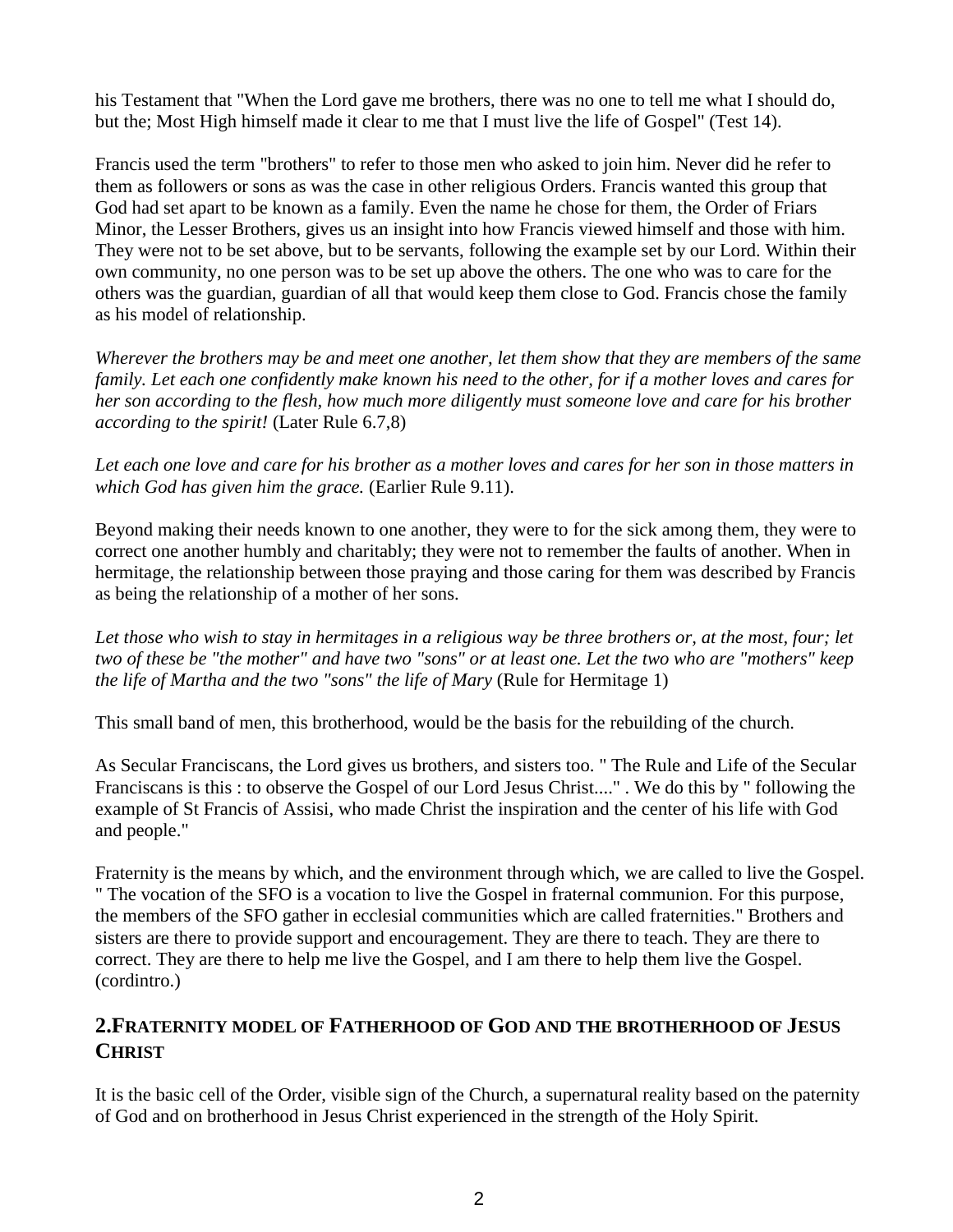It is a gift of the Spirit to Its Church to be received in gratitude, sharing gifts in order to become a sign of communion and unity "for those who believe in me because of their message" (Jn 17,20).

Near that hierarchy is the prophetic and charismatic presence of the Church which participates in its mission. It is the special place where its brothers and sisters are assisted in becoming more aware of their baptismal dignity, in living their belonging to the Church, in making present within the Church the Franciscan charisma, in maturing their faith and become witnesses of Christ's resurrection.

The SFO in the world is the body, and the Fraternities are the parts of this body that sustain it.

Each Fraternity has its own configuration and physical make-up, but it is not and cannot be isolated from the others. This could be stifling. It is deleterious to weaken the sense of belonging to the entire SFO and remain closed within the small environment of one's own Fraternity because it deprives us of that vital link the Order transmits.

The Fraternity is a living gift which should always be carried inside oneself which is quite different from just having meetings: these only mark the rhythm of making the way.

It has its Council that animates and guides it, organizing its meetings so that its members grow on a doctrinal, spiritual, psychological and social level. This is all done to lead the Fraternity to becoming a **mother** who continually generates Francis' followers, and a **teacher** that educates and forms them..(Em.l). During this formation course we will see the necessary aspects of fraternal life. It must be a community of love, it must be a place for ongoing conversion, and it must be a place of support for living the Gospel in the world. Referenced sources quoted in this class include the words, Friars, Brothers, Sisters and men. These writings, which are filled with wisdom, are also applicable to brothers and sisters, men and women, of the Secular Franciscan Order.

The Franciscan ideal of Fraternity derives its basis from the fatherhood of God and the brotherhood of Jesus Christ. The Trinity is unique in that no person of the Trinity is ever superior to the others. Though this radical equality is not true of creaturely relationships, it is a model that teaches what it means to be made in the image and likeness of God (Gen 1:26) and offers a vision after which humans aspire for themselves. (.pc6)

Humility opens human hearts to this experience of Diving relationship. In his Praises of God, St.Francis proclaims: "You are humility!"(prsG 4), because our Trinitarian God is relational by nature, i.e., a free communion of persons without domination or subordination. Because they are made in the likeness of God, humans slowly become a free communion of persons without domination or subordination, thus achieving true humility. St.Bonaventure tells us that in the Incarnation, "God humbly bends down to lift the dust of our nature into unity with his own person" (St.Bonaventure: Sermon II on the Nativity of the Lord).

The Trinity is the foundational relationship which creates the Church: " The universal church is seen to be a people brought into unity from the unity of the Father, the Son and the Holy Spirit" (LG 4) "Those who love me will keep my word, and my Father will love them, and we will come to them and make our home in them"(Jn 14:23). Zeal to keep the word of Jesus inspired Francis to make the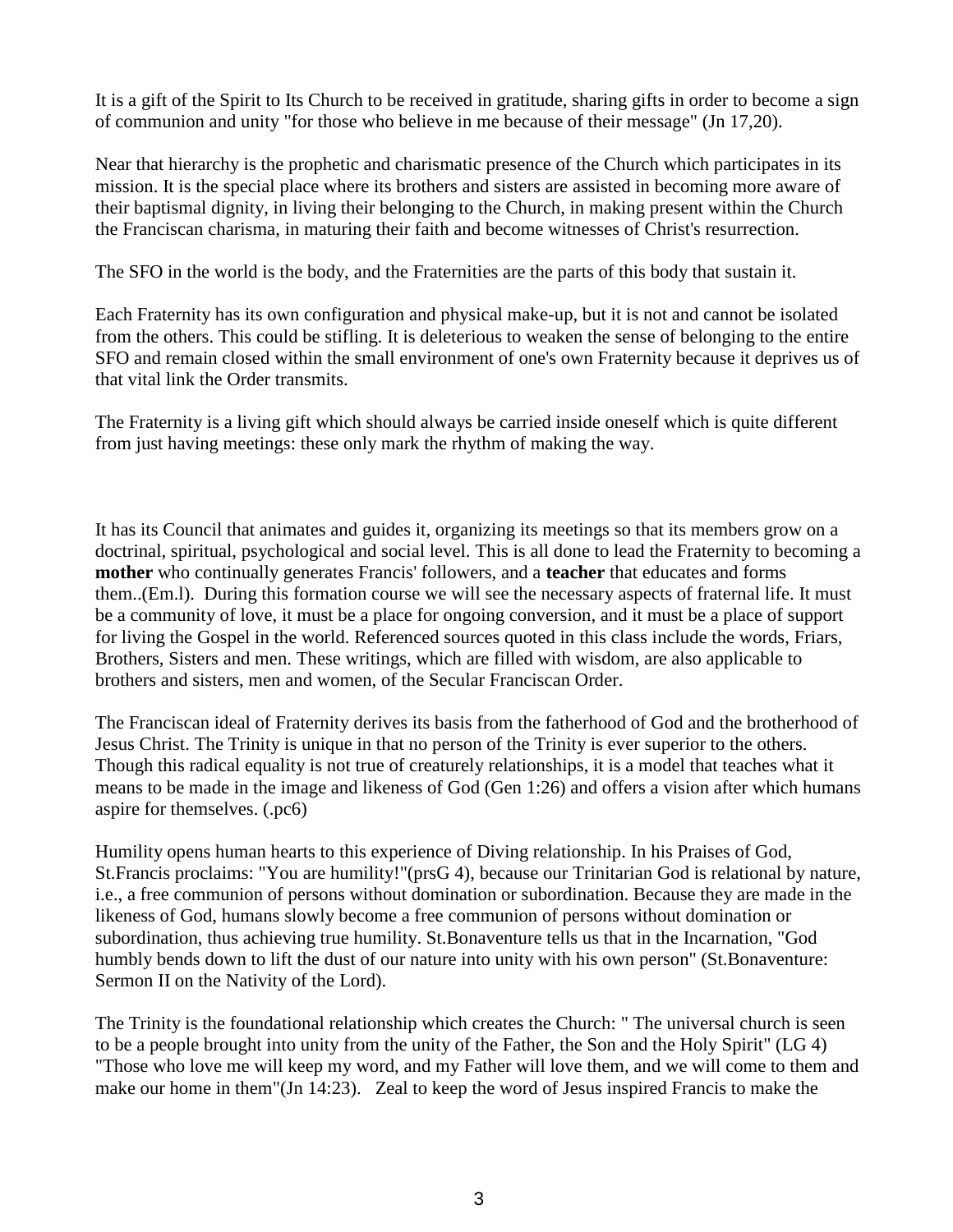Gospel the very foundation of fraternal life (RnB 1 1). Established on fidelity to the Gospel, fraternal evangelical life draws us into the intimate relationship of the Trinity.

Francis embraced the plan of God for his creatures as a family of sisters and brothers: brother sun, sister moon, etc. (CtC). He never referred to himself simply as "Francis" but always as "Brother Francis." "Brother" revealed the relationship with every creature to which God called him. "Brother" also revealed his mission to heal relationships through submissive humility (see CtC 10-11 (7th plenary council p6-7)

### **3. LIFE IN FRATERNITY**

"Fraternity", is the key model for Secular Franciscan Gospel life. The divine call to live in perfect charity, to strive for holiness and to build the kingdom of God culminates and takes shape in a fraternity life and the collective efforts of a group. The fraternity aspect of the SFO has already been referred to by the Rule in various contexts: The SFO is an organic union of all catholic fraternities scattered throughout the world(Rule. 2), in a life-giving union with the entire Franciscan family they make present the charism of their common Seraphic Father (Rule.lb), and they are traditionally called as "Brothers and sisters of Penance"(Rule.7a)

A deep and sensitive brotherhood was an outstanding mark of the early friars, an ideal proposed to them by St.Francis. "The Lord gave me brothers" says Francis in his Testament, and established that they be called as " Lesser Brothers". In his Rule he made it plain that precepts and statutes alone do not regulate Franciscan brotherhood. Faith, love and grace have their part. The earlier rule to the friars exhorts: " And each one should love and care for his brother in all those things in which God will give him grace, as a mother loves and cares for her sons."

In his later rule this receives a different wording:

" If a mother has such care for her son born according to the flesh, should not someone love and care for his brother according to the spirit even more diligently? (see from the book the spirituality of the SF in the new rule p. 125-127)

#### **a.** *Fraternity of Love*

The fraternity, summoned by the Holy Spirit in Christ's name, is an aspect of penitential life that is highly meaningful and irreplaceable. The brothers help each other to grow in the love of God through reciprocal love, encouragement, fraternal correction, and so forth. Together they overcome difficulties, are freed from selfishness, and give witness of conversion to God.

Francis' writings suggest that he understood the gift of brothers as more than simply supportive instruments of the Lord. They were both necessary conditions and necessary expressions of the Gospel life, which demands witness to the community of God's Love that is, the Trinity. In order to bring to birth the "spirit of the truth of the Gospel, he needed brothers" according to the Spirit." When the Friars or sisters love each other mutually, the Spirit of God lives in them, and God Himself, the Father Almighty, the Son and Spirit set up their dwelling among them. As sons of the same heavenly Father, and as a unity, called to share the divine life, they are brothers of Christ. " Oh how holy and delightful.. ..to have such a brother." Both in teaching and practice, Francis has given birth to a fraternal life which is intense and rich with overtones."(Cord 137) The fraternity, first and foremost, must be a community of love. In her testament, St.Clare tells us " Loving one another with the charity of Christ, let the love you have in your hearts be shown outwardly in your deeds so that, compelled by such an example, the sisters may always grow in love of God and in charity for one another." (Cord 136)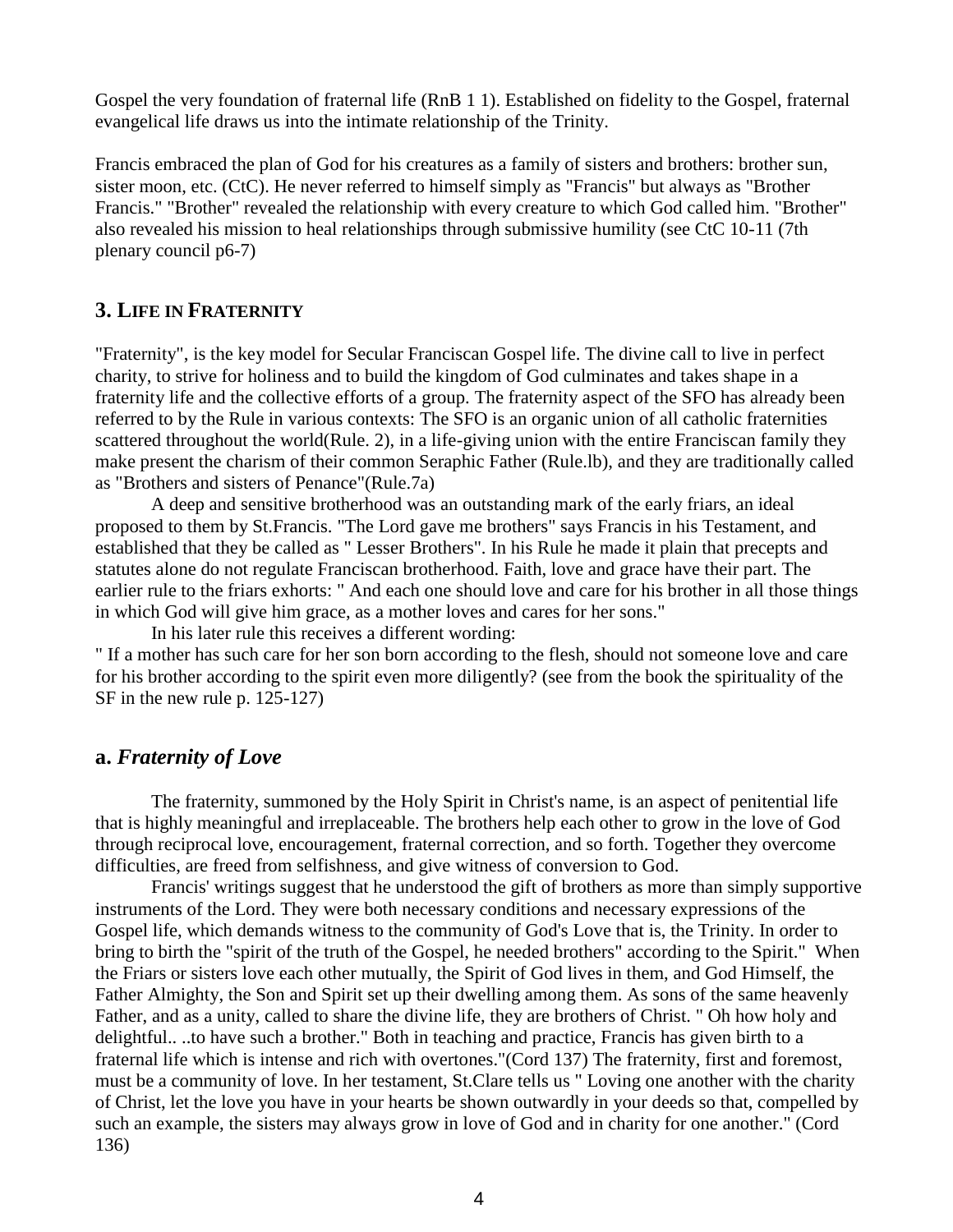The SFO fraternity, says the Rule, is a group of brothers and sisters that are led by the Holy Spirit to strive for perfect charity in their own secular state. By their Profession they pledge themselves to live the Gospel in the manner of St. Francis. We know that the Fraternity is founded on the fatherhood of God and the fellowship in Jesus Christ witnessed within ourselves by the Holy Spirit, guided and guaranteed by the teachings of the Church. All this is lived by means of the example of St. Francis and through his gift of Fraternity.

We learn from the Rule that the Fraternity is "-the basic unit of the whole order-" meaning that there are other units too, forming together the whole body. Therefore an exchange of vitality, relationships and experiences among the various units is necessary to grow together and to avoid isolation in a closed circuit that makes it wither and die.

The Fraternity is "-a visible sign of the Church, the community of love-". From here comes the duty to show the characteristics of the Church by a marked way of life and building up each other.

The Fraternity "-should be the privileged place for developing a sense of Church and the Franciscan vocation and for enlivening the apostolic life of its members-". That means that the Fraternity has to learn over and over again to be able to develop those values and to make authentic Franciscans out of those whom it has generated into Franciscanism. Only thus will it become that right and privileged place, not only by a sense of duty towards its own vocation, but even more so by its authenticity and the human wealth it offers.

In the Constitutions we read that "-the Fraternity of the SFO finds its origin in the inspiration of Francis of Assist to whom the Most High revealed the essential gospel quality of life in fraternal communion-" (Testament 14) and that it should promote the "-collaboration among the brothers and sisters and their active and communal presence both in the local and in the universal Church-" (Const. 28).

The members of the Fraternity, "-the brothers and sisters are co-responsible for the life of the Fraternity to which they belong and for the SFO... throughout the world. This requires personal presence, witness, prayer and active collaboration, in accordance with each one's means and possible obligations for the animation of the Fraternity-" (Const. 30).

# *b. Fraternity the lived experience of togetherness, unity of mutual love*

An important quality of community is the lived experience of togetherness. The implications of this quality for life in community are as follows:

1. Fraternity is a gift to be discovered and lived out, it is dependent upon the urgings of grace and the demands of God's initiative, and not just upon one's own categories of acceptance, whims of decision, or choice of partners.

2. Fraternity is based upon a free and responsible acceptance of a call, it is togetherness because of personal self-giving, willful decision, and the obligation flowing from intimacy, not just legislation or communal structures. It is a concrete expression of "one body, one spirit in Christ," the being of "one mind and one heart," not a togetherness based upon regular observance or uniformity.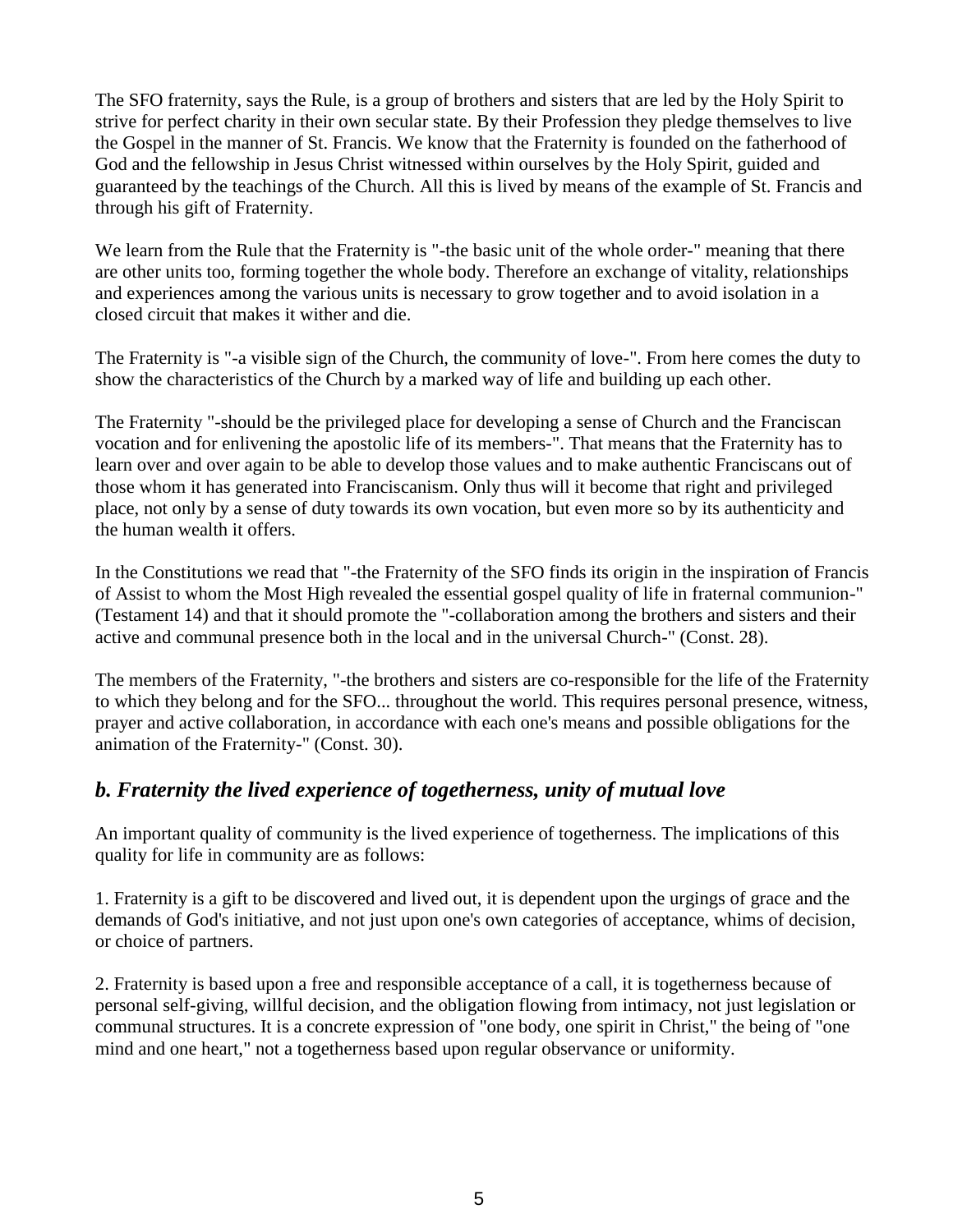3. Fraternity life has to reflect the Father's loving us intensely, his choosing us to come together in Jesus Christ, his giving the energy of the Holy Spirit to restore all things in Christ.

4. Life in Fraternity recognizes the dignity of every person to be a chosen child of God, to be redeemed by Christ, to have the potential to respond to the Spirit's urging, to be the artisan of one's own world, to embody a unique blend of characteristics or talents (l0) Benet The Cord (vol.48no3)

" The fidelity and authenticity of our commitment, manifested to community, provides a model for those in the world of what a life with God can mean and demonstrates to them the possibilities of their own hearts to strive for holiness" 11 The earliest Franciscans, free from all selfish love, poured all their affection into the heart of the fraternity. Fraternal love displays a unity for the world to see.

The unanimity of the sisters (Poor Clares), "possessing the one love, united in spirit and ideas" (Phil2.2) was the countenance of God's gentleness the sacrament of God's tenderness, the witness of God's kindly regard... ..As Jesus prayed, " that they may be one in us so that the world may believe that you sent me" and " that their unity may be complete so that the world may know.. ..that you love me" and "that your love for me may live in them and I may live in them"(Jn. 17:21,23,26), so life in fraternity is meant to both show and secure the gentile, loving, and caring presence of the Most High." 12 (Cord)138 volume 48,No.3.

## **c. Fraternity as Sacrament of Gospel Living**

Life in Fraternity is to be communicated as the " sacrament" of gospel living which expresses and brings about the whole gamut of living in union with Christ as the center and inspiration of our life. Life in Fraternity has this sacramental quality because it is:

- an effective support system for evangelical growth;
- -a productive experience of group spiritual direction;
- -a context of stability for grounding and maturing Gospel values and praxis; a concrete, human manifestation of a deeper spiritual reality;
- -a real sign of the Justice, Peace, and Reconciliation of the Reign of God

## **d. Components of Life in Fraternity**

Life in Fraternity, as the ideal and normative situation for gospel living has the following components:

1. A particular structure (SFO Rule 20-22)

- a real *Fraternity* (not a club or sodality) existing on various levels;
- animated and guided by the leadership of a *Council;*
- fulfilling a particular ecclesial, apostolic and **Franciscan function.**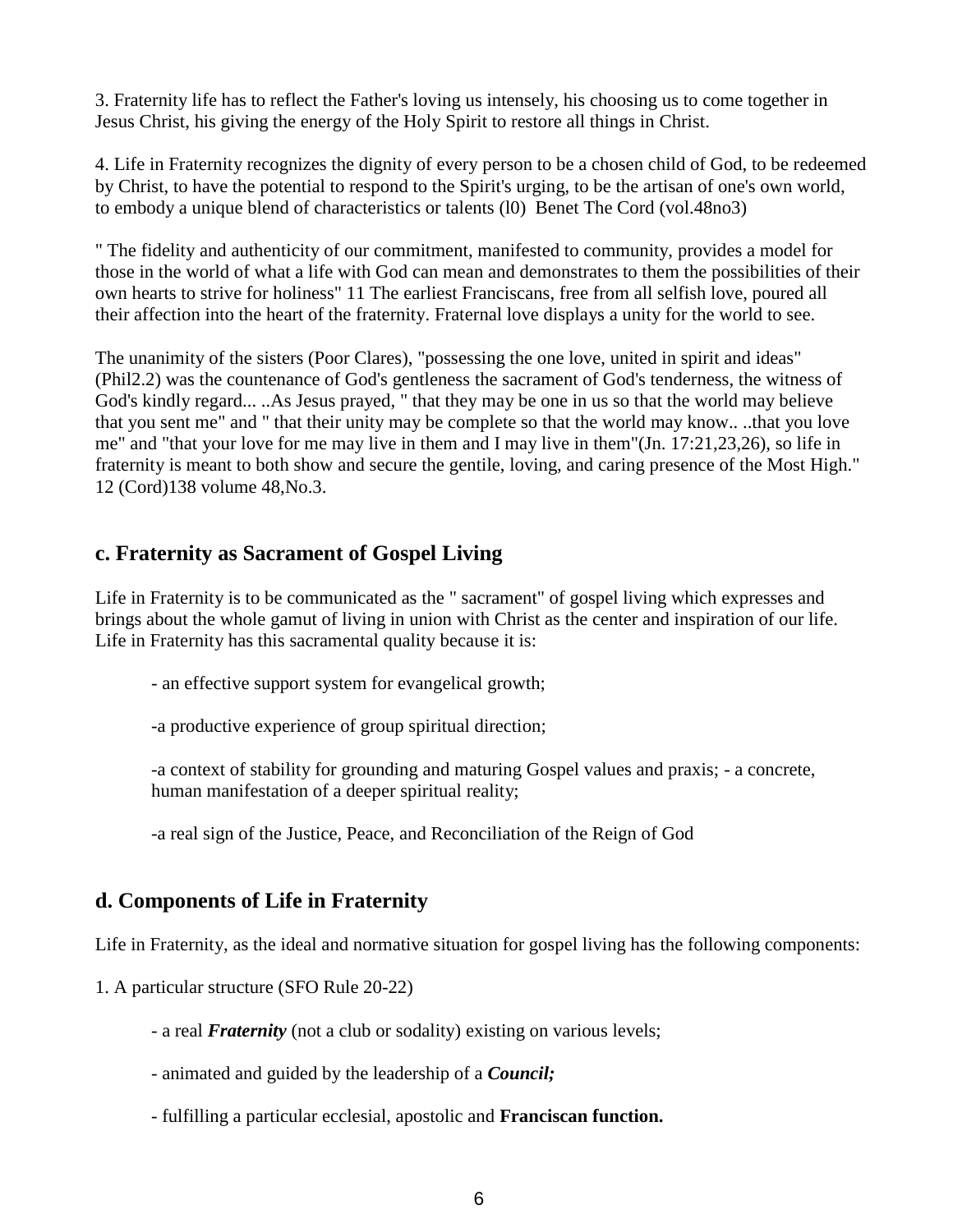- 2 A necessary vitality (SFO Rule 23)
	- brought alive by adequate *formation;*
	- -deepened through the *permanent commitment* of it members
	- matured through *dialogue* and harmonious problem solving
- -3 Sustaining forces that nourish Fraternal life (SFO Rule 24-26)
	- regular and frequent *meetings* of the Fraternity and its council;
	- on-going *support* of the members;
	- -adequate *spiritual assistance;*
	- -pastoral and fraternal *visits.*

#### **4. FRATERNAL SERVICE**

The Gospel fraternity finds its basis in Christ, firstborn of many brothers, who makes of all men one true fraternity. Fraternal life is built in welcoming the option of the *kenosis* of the Incarnation and of Easter, and in following in the footprints of Christ the Servant. In fact, "the Son of Man did not come to be served, but to serve and to give his life as a ransom for many" (Mt 20,28).

Ever since Christ gave his life for others, service implies the aspects of renunciation, humiliation and suffering. Service finds its natural context in the expectation of solidarity in sorrow, and not in that of reward and recognition. The commitment to fraternal life and the cult of the same pass of necessity through *the gift of a service rendered as a sacrifice and gratuitously.*

*Gift,* because we are talking about serving our brothers, and not of being served by them. *Sacrificial service,* because it is service wherein there is sacrifice; only service costs something.

*Gratuitous service,* because it does not demand recompense, because it does not find its own motivation in the constraints of slavery, but in the freedom of love, in the need of a caring charity for others and for the fraternity.

## **What service? a. The service of "carrying one another's burdens"**

It is the first and fundamental form of fraternal *diakonia,* because the brother is not an object to be dominated, but a "burden" to be borne: and he is brother precisely because he weighs heavily on the shoulders of others.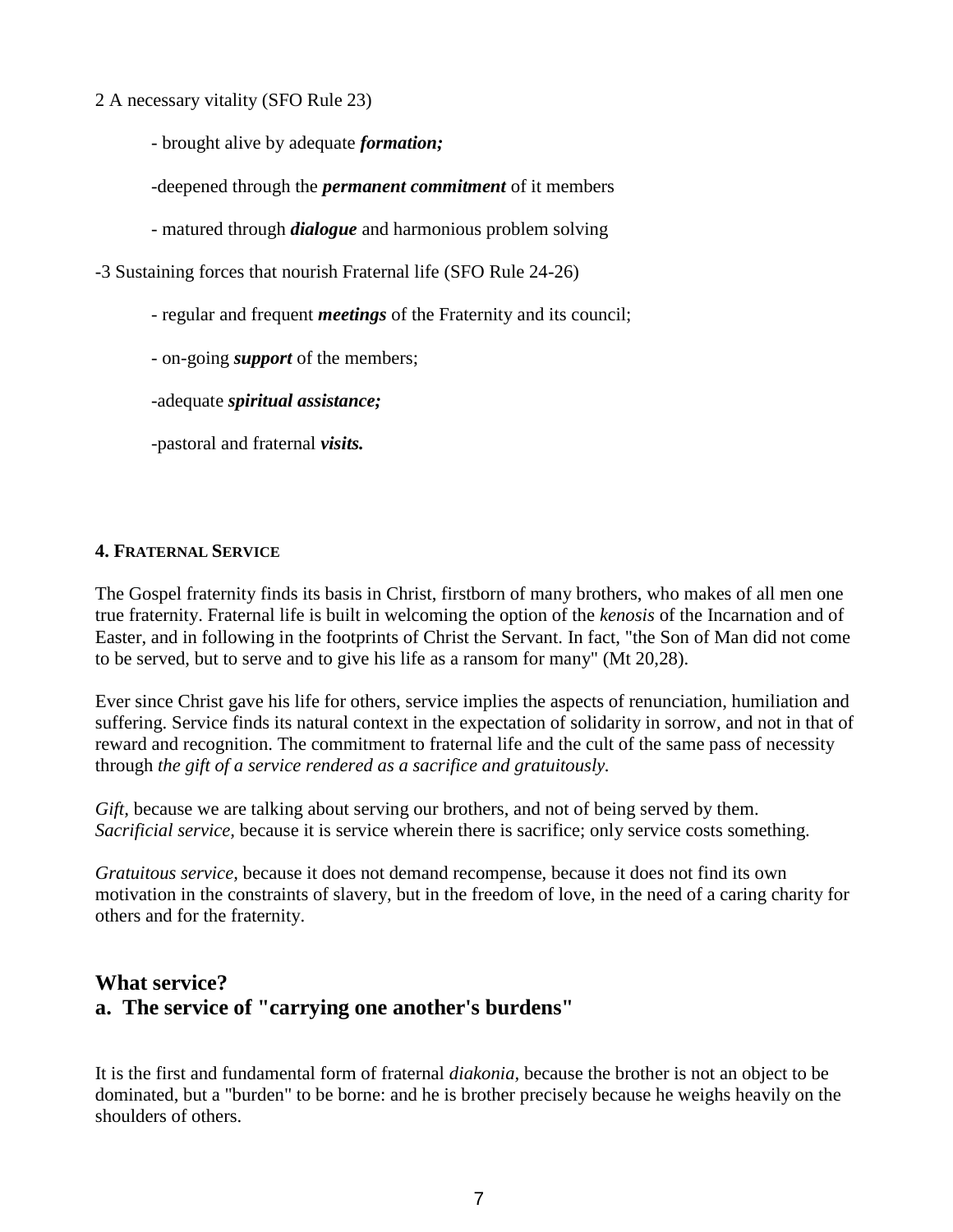Fraternal communion is realized in "support", just as the communion between God and men is realized in support. In fact, God supported men in the Body of Christ, because "He was burdened with our sufferings, *he has taken on* himself our sorrows...; he was pierced for our sins, he was crushed for our iniquities. The punishment which gives us salvation fell on him..." (Is. 53, 4-5).

Fraternal communion is the communion of the Cross; it is present whenever one feels the weight of the other. On the other hand, there would not be Christian communion and the law of Christ would be disowned if one did not feel the burden of the brother.

## **b. The service of good example**

Good example finds its place always in connection with and in dependence on *metanoia* which enjoins self-transformation, by doing violence to one's own passions and evil desires. Fraternal life is not built with discussions, it is not the outcome of a defense of the fraternity; it is founded instead on the example of the one who is ready for sacrifice, the one who overcomes the reluctance of his own nature to carry out tasks which imply renunciation, weariness and distress; the one who does not allow himself to become disheartened by the opposition of a mediocrity for which "good example" is a reproach.

Fraternal life is the result of a humble and simple witness: it depends on personal readiness to die like the grain of wheat; it is the winning-post, never definitively reached, of constant daily heroism.

# **5. FRATERNITY A PLACE OF CONVERSION**

A fraternity should be a place of conversion and a launching pad for apostolic activity of the members. SFO constitution Ch.3 "Life in Fraternity" tells us that

*"the local fraternity....becomes the basic unit of the -whole Order and a visible sign of Church, the community of love. This should be the privileged place for developing a sense of Church and the Franciscan vocation and for enlivening the apostolic life of us members. "*

The local fraternity is the basic living organism of the whole SFO. It is the center for spiritual growth, apostolic outreach, and loving union among members. Fraternity should be a place where we are offered an opportunity for conversion, for spiritual growth. There are two facets of Fraternity Life. One is internal calling and other is external calling, internal spiritual growth and external apostolic works. Both are important for the life of SFO. Rule of SFO calls Secular Franciscans to go from Gospel (conversion) to life (apostolate).

### **6. THE EUCHARIST CENTER OF LIFE IN FRATERNITY.**

The plan of penance and ongoing conversion involves the choice of participating fully in the Eucharist so that the Body of Christ will become a main source of support and accountability for one's decision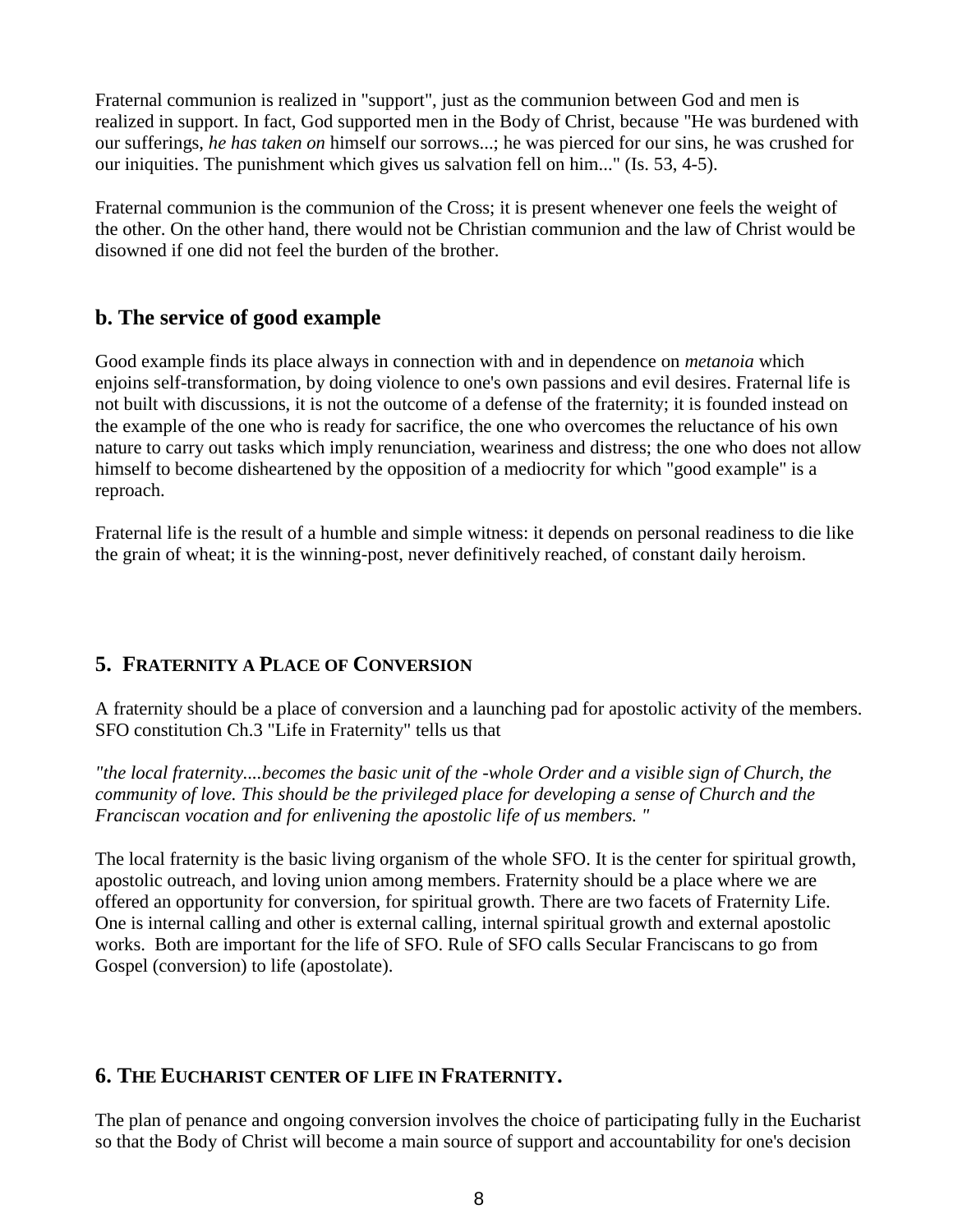to bring renewal through the cross and receive the Body and Blood of our Lord Jesus Christ. The Eucharist as covenant, sacrifice, meal, celebration, community-builder, reconciliation, and life-style is a primary experience of intimate real presence to activate and actualize the union between the penitential and the loving Lord.

### **7. THE CHALLENGES OF FRATERNAL LIFE**

A fraternity is made up of all kinds of people, and we are not all alike. These differences should be respected. Mary Ann Julian, SFO, writes:

*Our fraternities are the nurseries where God prepares nurtures, and strengthens us for our work in the world. In these "gardens of love, " all plants (us) are unique, varied, purposeful. Each has the capacity to give honor to God and to benefit others in some way. Now temptations blow through the garden and often the way we "rub against each other" causes us to become irritated. If we rely, or take pride, in our own gifts, friction and division will occur. If we learn to die to self and submit to the loving care of the Gardener (and our lawful superiors), His beauty, His love, and His peace will increase in us and overflow to all the world.(cord* 138)

Lester Bach, OFM Cap., also indicates that all is not peaches and cream:

*The community will experience the Exodus experience again and again. Some problems persist beyond their time. Failure is not easy to handle.....We will have more than our share of humanness. Still, we are committed to create a climate where humanness is understood and accepted. On the other hand, we have good celebrations. We have prayer experiences that move us to tears of joy. We are gently surprised by the dedication of a brother and sister. We are impressed with the joy of one who suffers. We realize our strength as a people dedicated to Jesus, willing to "keep on keeping on" no matter what the price. We learn so much from the example of others in the community. It is good to know we are not alone on this pilgrimage to God. We learn about Jesus through the honest sharing in community. We learn to celebrate the ordinary gifts that life brings. We find joy in our covenant with the poor. Service brings us satisfaction. New members bring us happiness in seeing another person answering the Gospel call of Jesus. When Sister Death calls someone home, we gather together both in grief at our loss and thanksgiving for eternal life. When our experience helps someone else, the gift is mutually satisfying, (Cord 139)*

The family is faced with the degradation of fundamental values, a wrong conception of independence of married people, an ambiguity in the relationship between parents and children, divorce, abortion, sterilization, a contraceptive mentality, and corruption of the idea and experience of liberty.

The family is a victim of the many forces bent to destroy and deform it. The dominating secularism is added to immature psychology and social-economic and political causes which shake the ethical and moral values of the family. The results of this reality are the problems of irregular couples and the growth of civil weddings without sacraments

Serious situations of misery, hunger and desperation caused by unemployment, lack of decent living areas, lack of education and health services, etc. demonstrate clearly that we are constantly challenged